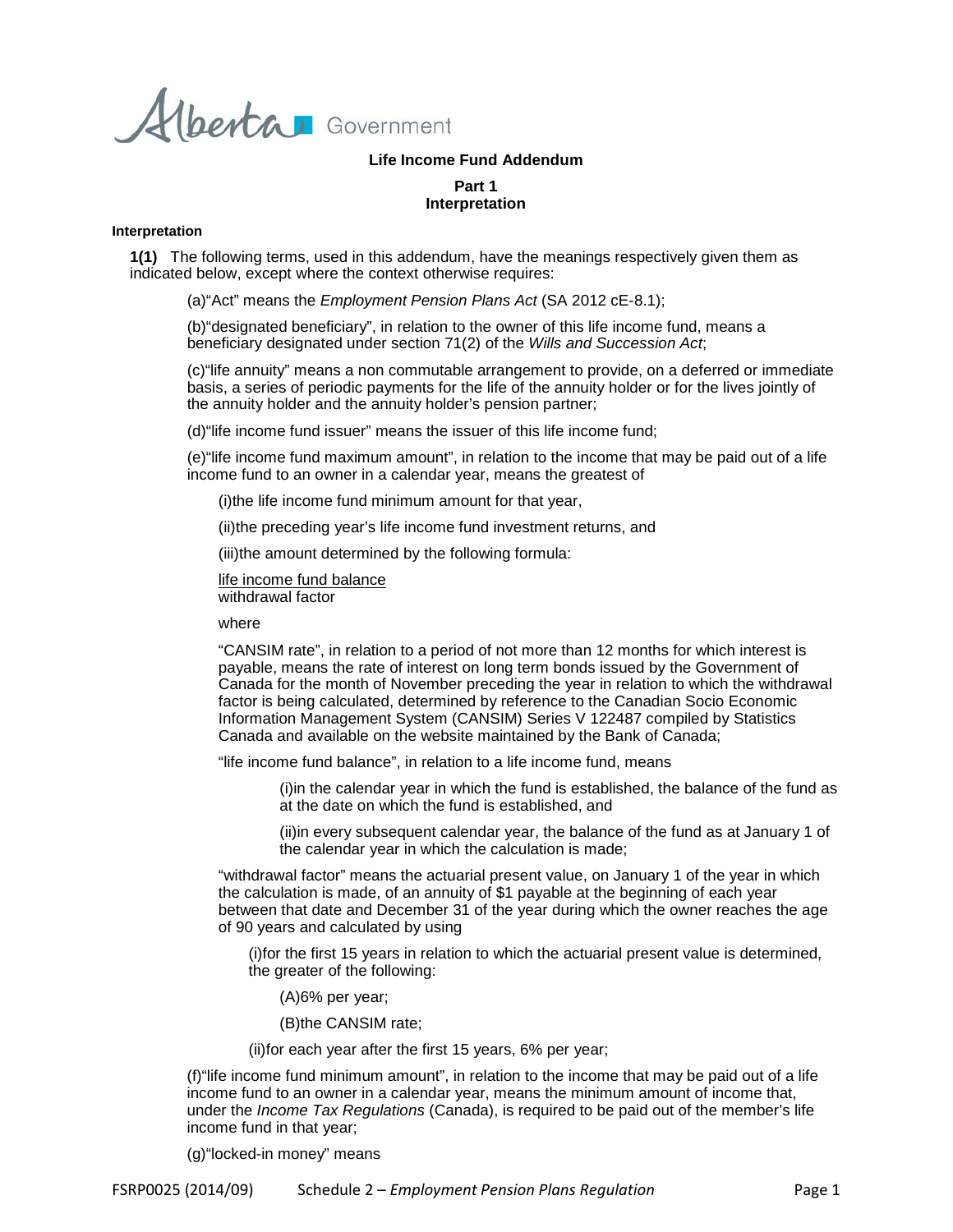(i)money in a pension plan the withdrawal, surrender or receipt of which is restricted under section 70 of the Act,

(ii)money transferred under section 99(1) of the Act, and

(iii)money to which clause (a), applies, that has been transferred out of the plan, and any interest on that money, whether or not that money had been transferred to one or more locked-in vehicles after it was transferred from the plan,

and includes money that was deposited into this life income fund under section 135(1)(a) of the Regulation or paid to the life income fund issuer under section 135(1)(b) or (2) of the Regulation;

(h)"member owner" means an owner of a locked-in vehicle if

(i)the owner was a member of a pension plan, and

(ii)the locked-in vehicle contains locked-in money from that plan;

(i)"owner" means a member owner or a pension partner owner;

(j)"pension partner" means a person who is a pension partner within the meaning of subsection  $(2);$ 

(k)"pension partner owner" means an owner of a locked-in vehicle if

(i)the locked-in vehicle contains locked-in money from that plan, and

(ii)the pension partner owner's entitlement to the locked-in money in the locked-in vehicle arose by virtue of

(A)the death of the member of a pension plan or a member owner, or

(B)a break down of the marriage between the pension partner owner and the member of a pension plan, or the pension partner owner and the member owner;

(l)"Regulation" means the *Employment Pension Plans Regulation*;

(m)"this life income fund" means the life income fund to which this addendum applies.

**(2)** Persons are pension partners for the purposes of this addendum on any date on which one of the following applies:

(a) they

(i)are married to each other, and

(ii)have not been living separate and apart from each other for a continuous period longer than 3 years;

(b)if clause (a) does not apply, they have been living with each other in a marriage-like relationship

(i)for a continuous period of at least 3 years preceding the date, or

(ii)of some permanence, if there is a child of the relationship by birth or adoption.

**(3)** Terms used in this addendum and not defined in subsection (1) but defined generally in the Act or Regulation have the meanings assigned to them in the Act or Regulation.

# **Part 2 Transfers In and Transfers and Payments Out of Life Income Fund**

#### **Limitation of deposits to this account**

**2(1)** Subject to subsection (2), the only money that may be deposited in this life income fund is

(a)locked-in money from a pension plan if

(i)this life income fund is owned by a member owner, or

(ii)this life income fund is owned by a pension partner owner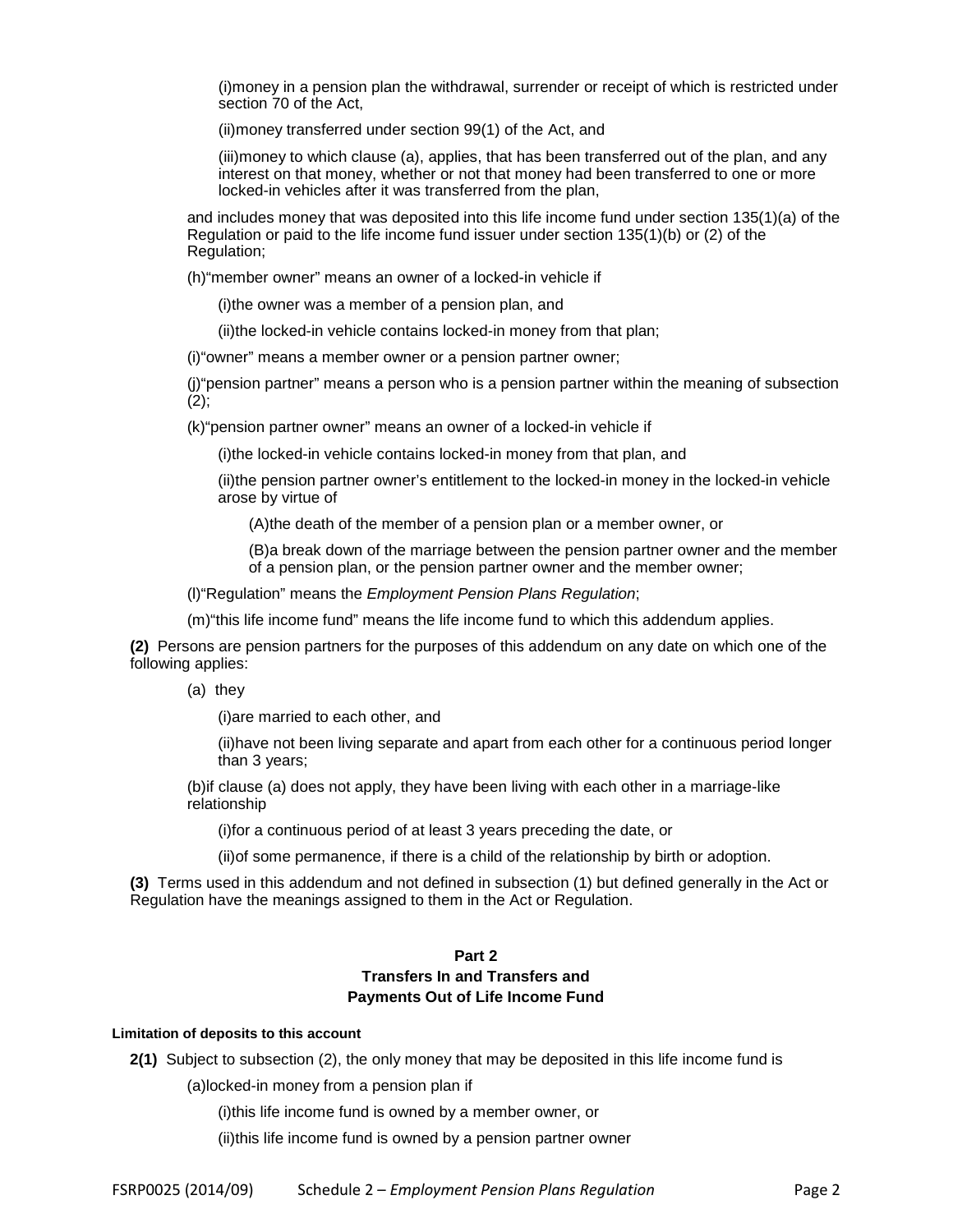(b)money deposited by the life income fund issuer under section 135(1)(a) of the Regulation or paid to by the life income fund issuer for deposit to this life income fund under section 135(1)(b) or (2) of the Regulation, or

(c)money deposited by the life income fund issuer from a locked-in retirement account under section 114(2) of the Regulation or from another life income fund under section 132(1) of the Regulation.

**(2)** The issuer of the life income fund must not accept a transfer to the life income fund of locked-in money unless the original or a certified copy of the signed waiver form in Form 7, 10, 14 or 15, as applicable, has been provided to the life income fund issuer.

# **Payments out**

**3(1)** The owner of this life income fund must, at the beginning of each calendar year, notify the life income fund issuer in writing of the amount of income that is to be paid out of the life income fund during that year, which amount must accord with subsection (5).

**(2)** Subject to subsection (3), the owner of this life income fund may, at any time that money is transferred to this life income fund, notify the life income fund issuer in writing of the amount of income that is to be paid out of the life income fund during that year, which amount must accord with subsection (5).

**(3)** The additional payment in subsection (2) may not be made if the money that transferred into this life income fund was previously in another life income fund or a life income type benefits account.

**(4)** The owner of this life income fund may, at any time during a calendar year, change the amount of income that is to be paid out of the life income fund during that year to a different amount that accords with subsection (5).

**(5)** There must be paid from a life income fund in each calendar year an amount of income that accords with the following:

(a)not less than the life income fund minimum amount applicable to the owner for that year;

(b)not more than the life income fund maximum amount applicable to the owner for that year.

## **Limitation on withdrawals from this account**

**4(1)** Money in this life income fund, including investment earnings, is for use in the provision of retirement income.

**(2)** Despite subsection (1), money may be withdrawn from this life income fund in the following limited circumstances:

(a)by way of a transfer to another life income fund on the relevant conditions specified in this addendum;

(b)to purchase a life annuity in accordance with section 7(1);

(c)by way of a transfer to a pension plan if the plan text document of the plan allows the transfer;

(d)in accordance with Part 4 of this addendum.

**(3)** Without limiting subsections (1) and (2) and in accordance with in section 72 of the Act, money in this life income fund must not be assigned, charged, alienated or anticipated and is exempt from execution, seizure or attachment.

**(4)** The life income fund issuer must comply with any applicable requirements of the Act and the Regulation before allowing a payment or transfer of any of the money in this life income fund.

## **General liability on improper payments or transfers**

**5** If the life income fund issuer pays or transfers money from this life income fund contrary to the Act or the Regulation,

(a)subject to clause (b), the life income fund issuer must,

(i)if less than all of the money in this life income fund is improperly paid or transferred, deposit into this life income fund an amount of money equal to the money that had been improperly paid or transferred, or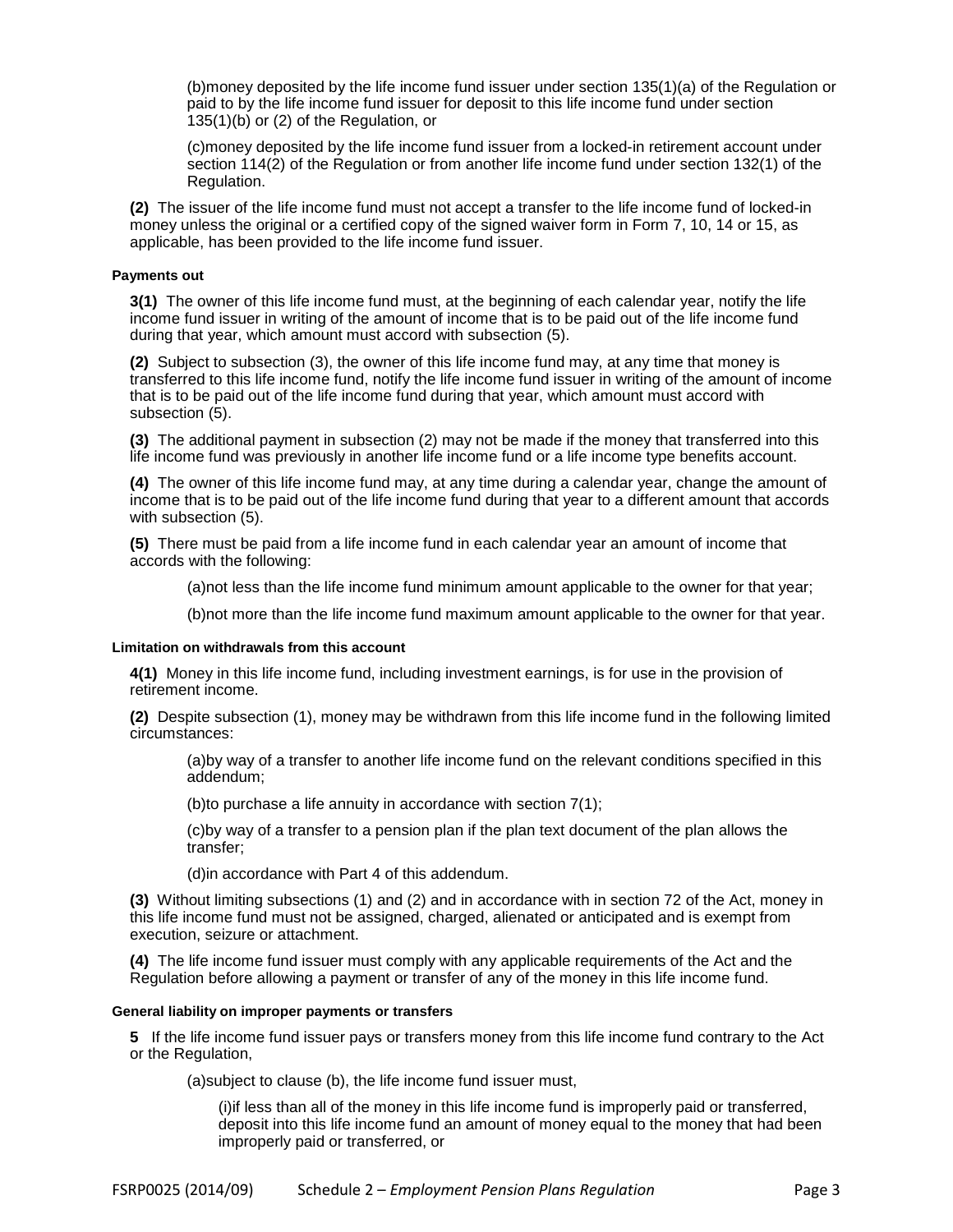(ii)if all of the money in this life income fund is improperly paid or transferred, establish a new life income fund for the owner and deposit into that new life income fund an amount of money equal to the amount of money that had been improperly paid or transferred,

or

(b) if

(i)the money is transferred out of this life income fund to an issuer that is authorized under the Regulation to issue life income funds,

(ii)the act or omission that is contrary to the Act or the Regulation is the failure of the life income fund issuer to advise the transferee issuer that the money is locked-in money, and

(iii)the transferee issuer deals with the money in a manner that is contrary to the manner in which locked-in money is to be dealt with under the Act or the Regulation,

the life income fund issuer must pay to the transferee issuer, in accordance with the requirements of the Act and the Regulation relating to transfers of locked-in money, an amount equal to the amount dealt with in the manner referred to in subclause (iii).

## **Remittance of securities**

**6(1)** If this life income fund holds identifiable and transferable securities, the transfers referred to in this Part may, unless otherwise stipulated in the contract to which this is an addendum, be effected, at the option of the life income fund issuer and with the consent of the owner, by the transfer of any such securities.

**(2)** Subject to section 2, there may be transferred to this life income fund identifiable and transferable securities, unless otherwise stipulated in the contract to which this is an addendum, if that transfer is approved by the life income fund issuer and consented to by the owner.

#### **Restrictions on transfers**

**7(1)** The money in this life income fund must not be transferred to an insurance company for the purchase of a life annuity unless

(a)there is no differentiation amongst the annuitants on the basis of gender, and

(b)if the member owner has a pension partner,

(i)the life annuity is in the form of a joint and survivor pension as described in section 90(2) of the Act, or

(ii)in the case of a life annuity that is different from the form of pension described in subclause (i), a waiver in Form 11 signed by the member owner's pension partner and provided to the life income fund issuer not more than 90 days before the transfer.

**(2)** The money in this life income fund must not be transferred to a locked-in retirement account.

## **Part 3 Death of Owner**

#### **Transfers on death of owner who was a pension plan member**

**8(1)** If a member owner of a life income fund dies, the life income fund issuer must pay, by way of a lump sum payment, the money in the life income fund:

(a)to the deceased member owner's surviving pension partner;

(b)if the deceased member owner has no pension partner at the time of death, or if the deceased member owner has a surviving pension partner and a waiver in Form 16, signed by the surviving pension partner has been provided to the life income fund issuer

(i)to the deceased member owner's designated beneficiary, or

(ii)if there is no living designated beneficiary, to the personal representative of the deceased member owner's estate.

**(2)** A payment under subsection (1) must be made within 60 days after the delivery to the issuer of the documents required to effect the payment.